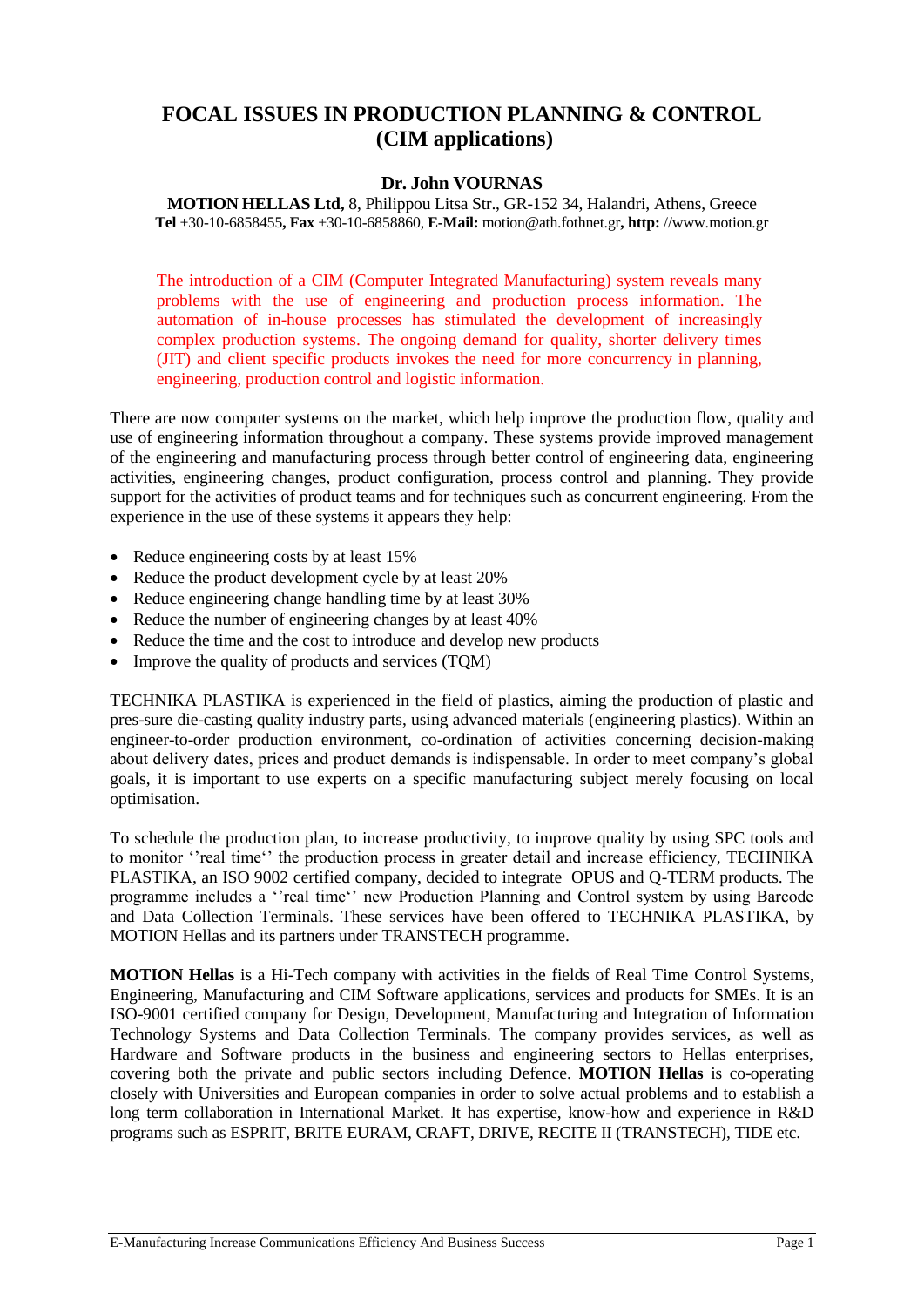#### **Why do CIM?**

The systems are known generically as Computer Integrated Manufacturing (CIM) systems. Within the generic class of CIM systems there are many types of systems, such as CAD systems, CAE systems, CAM systems, PDM & EDM (Product & Engineering Data Management) systems and Computer Aided Quality (CAQ) systems. CIM systems manage all the engineering data related to a product and to the processes used to design, manufacture and support the product. CIM systems also manage the flow of work through those activities that create or use engineering data. They support techniques and technologies aiming to improve engineering and production workflow, such as concurrent engineering, production planning (PPS) and Statistical Quality Control (SQC).

Production planning and control involves developing and using information to forecast market requirements and production goals. This enables the efficient managing of material flow, co-ordination of internal and supplier activities, and the effective use of people, equipment and machines. Planning and controlling operations occur in three phases: creating and overall operations plan, developing detailed plans for material (inventory) and capacity (machines, labor) and finally executing these plans. A production planning and control system, such as OPUS PPS&PQC is designed to support execution of a firm's operations strategy. As new processes-automation, simplification and production cells – and competitive pressures have reshaped strategy, new planning and control systems with optimisation algorithms and real time control have emerged.



#### **Engineering Data and Process Workflow**

The term "Engineering Data" includes all the data related to a product and to the processes that are used to design, produce and support it. In the past, systems have not been available to manage all of this data and only parts of them have been managed. Typically, the MIS or the IT department have implemented systems to manage "business data" such as sales data, financial results, corporate plans and personnel information. Technical and engineering data are managed either on paper or within the computer systems, such as CAD, that have produced it. Engineering data is difficult to manage because:

- There is a large amount of it
- It is used by numerous staff in different functions and often at different sites
- It is used by many computer programs and often on different computer systems and databases
- It often has different definitions and versions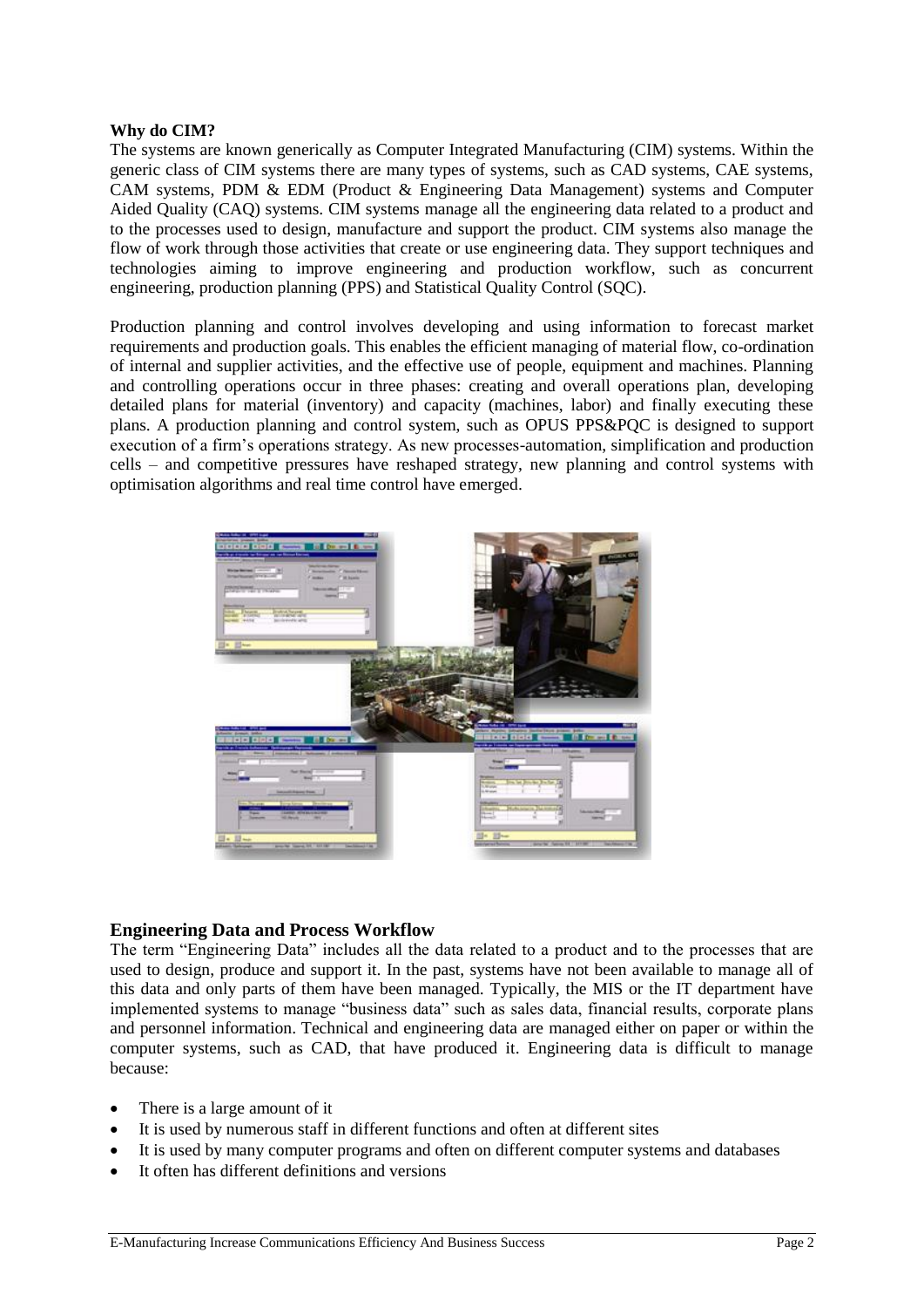The term "Process Workflow" refers to the flow of work through those activities that create or use engineering data. Process workflow is not limited to the flow of work through the engineering department. It also includes the flow through additional departments, inside the company, that make use of engineering data (quality control, stock control etc) and others externally, for instance, by suppliers and customers.

There is a close link between engineering data and production workflow. Each step of the workflow makes use of data. Individual items or sets of data are often used in many steps of the process workflow. The link between data and workflow implies that it is efficient to address them together with a user friendly and flexible CIM system such OPUS PPS&PQC.

## **Monitoring the production processes**

Careful planning and monitoring of the production process aims to deliver the product or service to the customer at the right time (JIT) and at the lowest cost, and highest profit, by the efficient use of machines, resources, employees, plant and materials. The installation of new machines and transportation systems involves huge investments in the efficient use of equipment.

The production programmes are based on an estimate of sales. Consequently, there is a balance to be struck between the costs of under-production – when customers may be lost to other producers and over-production – with high storage costs or products that have to be sold off cheaply or even scrapped. So the production planner designs, implements and monitors production schedules. This involves materials specification, the establishment of quality limits and detailed costing. The link between process simulation, data capture and process control implies that it is efficient to address them together with a CIM system. The integrated system is possible to monitor the production process and the quality of the product and process by using sensors, PLCs and SCADA modules.



## **Quality Control and SPC Tools**

A possible result of corporate management's intention to reduce costs, reduce lead time and improve quality could be the recruitment of a CAQ (Computer Aided Quality) system. The CAQ system will be supportive of CIM. The objective of this new function is to improve the quality of the product and process (ISO 9000). The OPUS/PQC module is a Statistical Quality Control Software package and represents a comprehensive and practical approach to quality control and the support of quality control elements of ISO 9000. It supports the TQM and offers tools for management of QA/QC documents and reports. The program provides the user with the most essential on-line and off-line SPC tools for quality control. It adopts the latest in Graphical User Interface (GUI) technology to ensure a harmonic and ergonomic user interface. It monitors each operation/set of operations to immediately locate actual